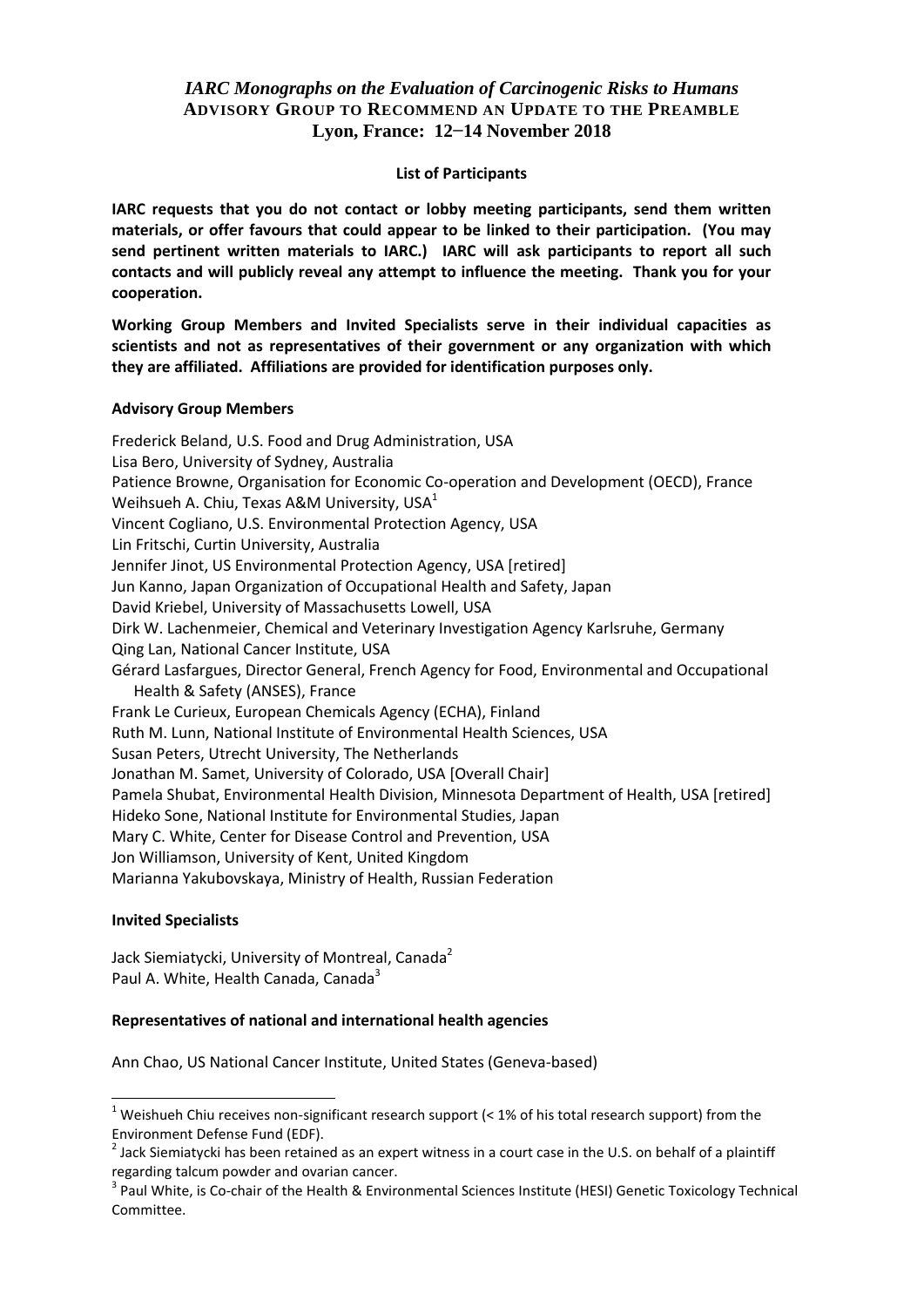## *IARC Monographs on the Evaluation of Carcinogenic Risks to Humans* **ADVISORY GROUP TO RECOMMEND AN UPDATE TO THE PREAMBLE Lyon, France: 12−14 November 2018**

Paolo Guglielmetti, Directorate-General for Health and Food Safety, European Commission An Jamers, Directorate-General for Internal Market, Industry, Entrepreneurship and SMEs, European Commission

Andrew Kraft, U.S. EPA Integrated Risk Information System (IRIS) Program, USA

Eun Young Park, National Cancer Center of Korea, Republic of Korea

Chris Roth, ANSES – French Agency for Food, Environmental and Occupational Health & Safety, France

Bernard Stewart, Cancer Council Australia; University of New South Wales, Australia

## **Observers**

-

Neeraja Erraguntla, American Chemistry Council, USA<sup>4</sup> Katya Tsaioun, Johns Hopkins Bloomberg School of Public Health, USA<sup>5</sup> Daniele Wikoff, ToxStrategies, USA<sup>6</sup>

## **IARC/WHO Secretariat**

Bruce Armstrong, IARC Senior Visiting Scientist Lamia Benbrahim-Tallaa, *IARC Monographs* Group Véronique Bouvard, *IARC Monographs* Group Fatiha El Ghissassi, *IARC Monographs* Group Yann Grosse, *IARC Monographs* Group Kathryn Guyton, *IARC Monographs* Group Amy Hall, *IARC Monographs* Group JaeKwan Jun, IARC Senior Visiting Scientist Béatrice Lauby-Secretan, *IARC Handbooks* Group (Group Head) Heidi Mattock, *IARC Monographs* Group (Editor) Susan Norris, Guidelines Review Committee, World Health Organization Rodolfo Saracci, IARC Senior Visiting Scientist Mary Schubauer-Berigan, *IARC Monographs* Group Kurt Straif, *IARC Monographs* Group (Head, Section of Evidence Synthesis and Classification) Angelika Tritscher, Department of Food Safety and Zoonoses, World Health Organization Jiri Zavadil, IARC Molecular Mechanisms and Biomarkers Group (Group Head)

**NOTE REGARDING CONFLICTS OF INTERESTS:** Each participant first received a preliminary invitation with the request to complete and sign the IARC/WHO Declaration of Interests, which covers employment and consulting activities, individual and institutional research support, and other financial interests.

Official invitations were extended after careful assessment of any declared interests that might constitute a real or perceived conflict of interest. Pertinent and significant conflicts are disclosed

<sup>4</sup> Neeraja Erraguntla, is Director, Chemical Products & Technology Division, American Chemistry Council. Her employer will support her travel to attend the Preamble AG meeting.

<sup>&</sup>lt;sup>5</sup> Katya Tsaioun, is employed by the Johns Hopkins Bloomberg School of Public Health. She serves as the Executive Director of the Evidence Based Toxicology Collaboration (EBTC), a collaboration with senior representation from stakeholders including from the chemical industry, consulting companies, academia and governmental agencies.<br><sup>6</sup> Daniele Wikeff, is emn

Daniele Wikoff, is employed by ToxStrategies, a consulting firm that has provided research services to the American Beverage Association. ToxStrategies received financial support from the American Beverage Association for preparing written and oral comments, as well as travel support for Dr. Wikoff to participate as an observer.